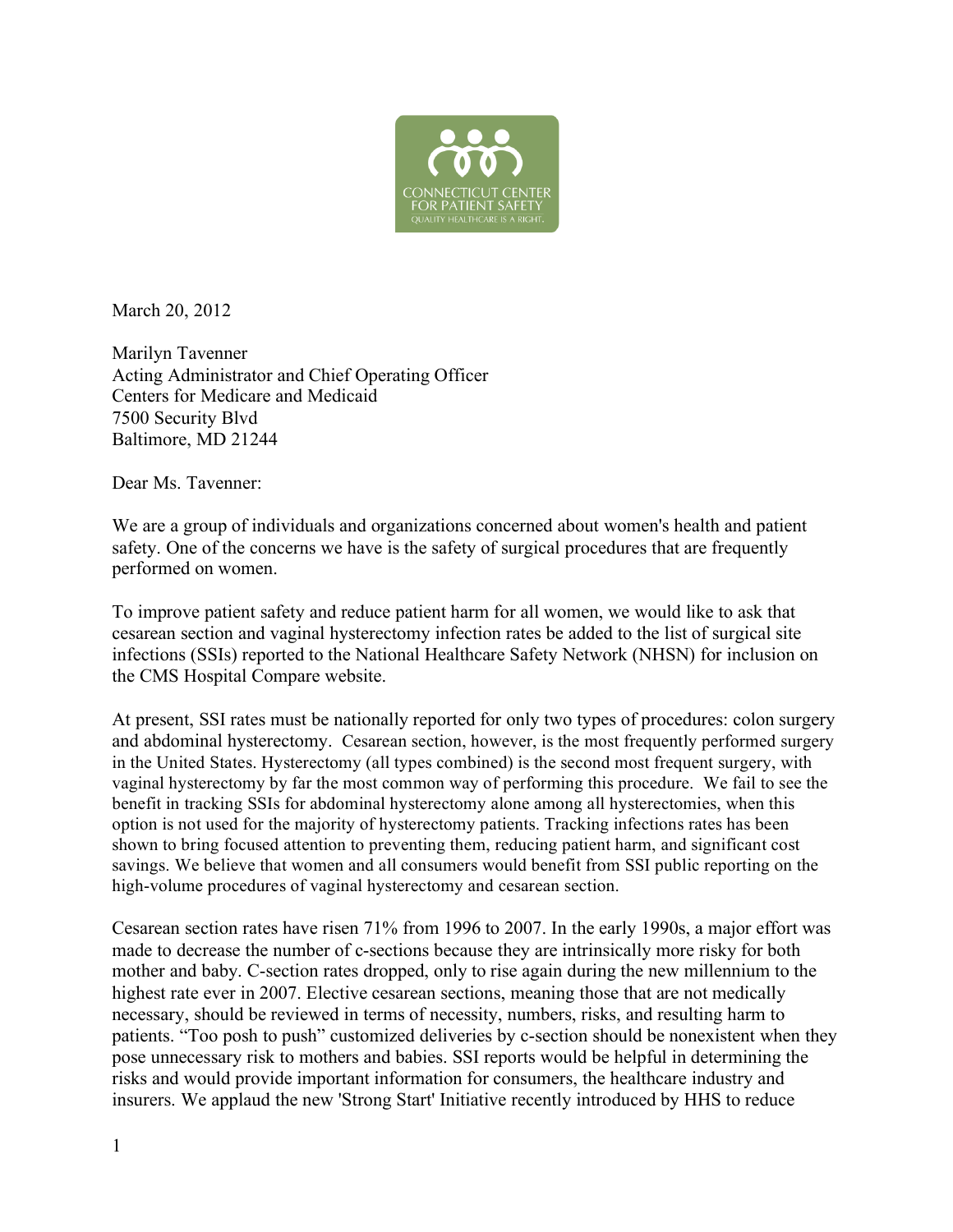elective preterm deliveries and premature birth rates. However, we feel strongly that reducing cesarean infection rates through tracking and reporting should also be included on the national health care agenda.

The top two surgeries in the United States are performed only on women. We, as women and as strong voices for patient safety, ask that you consider requesting public reporting of SSIs for all hysterectomies, and cesarean section births. Women deserve to know what risks are associated with these two top surgical procedures in the United States.

Sincerely,

Jean Rexford Executive Director, CT Center for Patient Safety jeanrexford@aol.com 203-247-5757

Tayna Alteras Lee Partridge National Partnership for Woman talteras@nationalpartnership.org lpartridge@nationalpartnership.org

Leah Binder CEO, Leapfrog Group lbinder@leapfroggroup.org

Kathy Day McCleary MRSA Prevention kathydayrn@aol.com

Maureen Corry President Child Birth Connection corry@childbirthconnection.org

Helen Haskell President, Mothers Against Medical Errors haskell.helen@gmail.com

Lisa McGiffert Director, Safe Patient Project, Consumers Union lmcgiffert@consumer.org

Lori Nerbonne New Hampshire Patient Voices nhpatientvoices@comcast.net